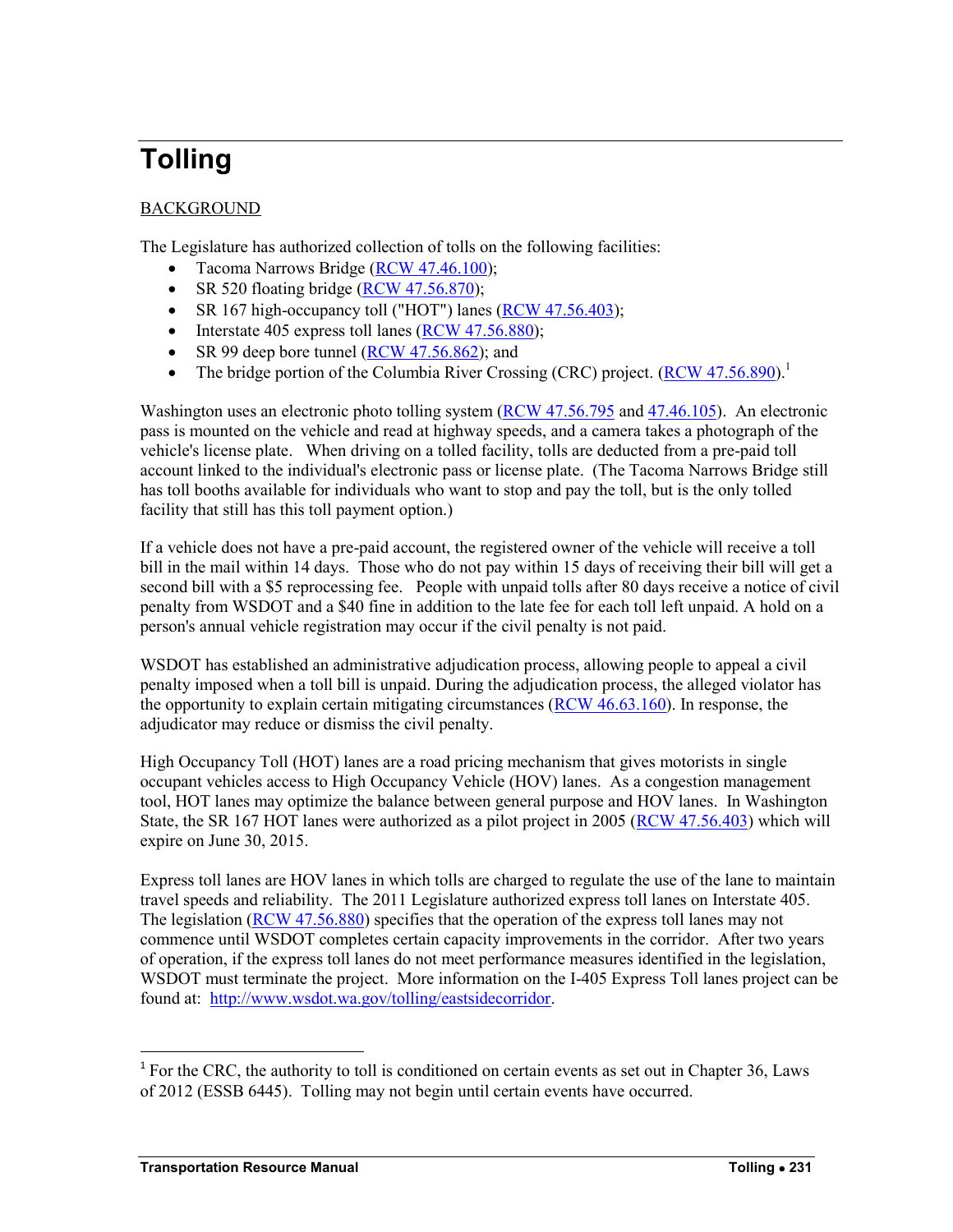For more information on the electronic tolling system, toll rates, toll bills and the administrative penalty process please see: [http://www.wsdot.wa.gov/tolling/HowGoodtoGoWorks.htm.](http://www.wsdot.wa.gov/tolling/HowGoodtoGoWorks.htm) For more general information about Washington's tolled facilities please see [WSDOT's Toll Division](http://www.wsdot.wa.gov/NR/rdonlyres/348E3EED-1D8F-44CC-AC1E-2A9EBD45774F/0/TollDivisionAnnualReport_FINAL_031114_WEB.pdf)  [Annual Report for Fiscal Year 2013.](http://www.wsdot.wa.gov/NR/rdonlyres/348E3EED-1D8F-44CC-AC1E-2A9EBD45774F/0/TollDivisionAnnualReport_FINAL_031114_WEB.pdf)

## **GOVERNANCE**

## **Current Tolling Authority**

Under current law, the Legislature is the only entity with the authority to authorize tolls on an eligible toll facility. [\(RCW 47.56.820\)](http://apps.leg.wa.gov/rcw/default.aspx?cite=47.56.820) An eligible toll facility is defined as "portions of the state highway system specifically identified by the legislature, including transportation corridors, bridges, crossings, interchanges, on-ramps, off-ramps, approaches, bistate facilities, and interconnections between highways." [\(RCW 47.56.810\)](http://apps.leg.wa.gov/rcw/default.aspx?cite=47.56.810)

Certain local jurisdictions may impose tolls on city streets or county roads, including cities [\(RCW](http://apps.leg.wa.gov/rcw/default.aspx?cite=35.74.050)  [35.74.050\)](http://apps.leg.wa.gov/rcw/default.aspx?cite=35.74.050), Regional Transportation Investment Districts (RCWs [47.56.076](http://apps.leg.wa.gov/rcw/default.aspx?cite=47.56.076) and [36.120.050\)](http://apps.leg.wa.gov/rcw/default.aspx?cite=36.120.050), Transportation Benefit Districts (RCWs [47.56.078](http://apps.leg.wa.gov/rcw/default.aspx?cite=47.56.078) and [36.73.040\)](http://apps.leg.wa.gov/rcw/default.aspx?cite=36.73.040), and ports [\(RCW 53.34.010\)](http://apps.leg.wa.gov/rcw/default.aspx?cite=53.34.010). Tolls set by these entities are subject to review and approval by the Transportation Commission. The Commission must consider the impact of tolls, or changes in toll rates, on the operation of any state facility.

The Legislature has designated the Transportation Commission as the state tolling authority with responsibility for setting toll rates, including variable pricing, and reviewing toll operations [\(RCW](http://apps.leg.wa.gov/rcw/default.aspx?cite=47.56.850)  [47.56.850](http://apps.leg.wa.gov/rcw/default.aspx?cite=47.56.850) and [47.46.100\)](http://apps.leg.wa.gov/rcw/default.aspx?cite=47.46.100). Prior to the convening of each regular session of the Legislature, the Commission must report to the transportation committees of the Legislature on any increase or decrease in toll rates approved by the Commission. Any proposal for the establishment of eligible toll facilities must consider specified policy guidelines which include: overall direction (purpose for toll); when to use tolling; use of toll revenue; setting toll rates; and duration of toll collection. (RCW [47.56.830\)](http://apps.leg.wa.gov/rcw/default.aspx?cite=47.56.830)

In general, Federal law prohibits tolling on Federal-aid highways. If federal funds have been used or will be used on a highway, the public authority responsible for the facility must qualify for toll authority under one of four federal tolling programs. More information about federal tolling programs can be found on [the FHWA website.](http://www.fhwa.dot.gov/ipd/revenue/road_pricing/tolling_pricing/)

## **Approval of toll increases**

A series of initiatives related to the Legislature's approval of new fees passed from 2007 to 2012. During this time period the Legislature, typically in the Transportation budget, reaffirmed the Transportation Commission's authority to set toll rates. In 2014, the Attorney General provided advice to the Legislature which indicated that the Legislature did not need to continue to reaffirm the delegation of fee setting authority to the Transportation Commission. (For more information on the Attorney General Opinion see page 23.)

## **Limitations on Use of Toll Revenue**

Generally, current law requires that all revenue from an eligible toll facility be used only to "construct, improve, preserve, maintain, manage, or operate the eligible toll facility on or in which the revenue is collected" [\(RCW 47.56.820](http://apps.leg.wa.gov/rcw/default.aspx?cite=47.56.820) and [47.46.110\)](http://apps.leg.wa.gov/rcw/default.aspx?cite=47.46.110). The current statutes further restrict the use of toll revenue only for the following: to cover operating costs, including maintenance, preservation, administration, and toll enforcement by public law enforcement; to meet obligations for the repayment of debt; to meet any other funding obligations for projects or operations on the eligible toll